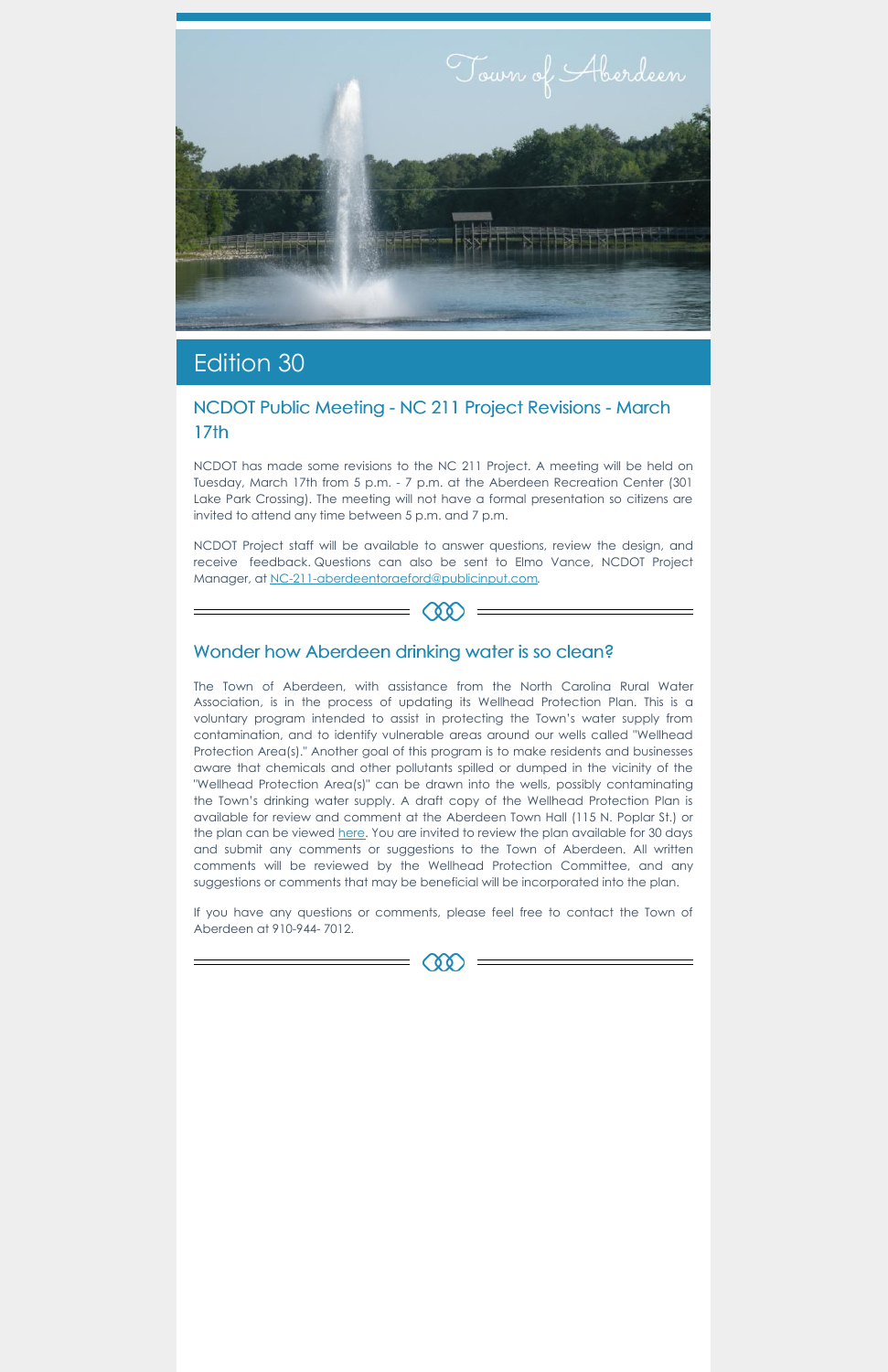

ABERDEEN VOLUNTEER FIREFIGHTER **ASSOCIATION** 

# SPAGHETTI DINNER FUNDRAISER

March 20th - 11:00 a.m. - 7:00 p.m. \$8 per plate (spaghetti, salad, roll, dessert, & drink)

Call the Fire Dept. at 910-944-7888 for delivery.

 $Q(\mathbf{X})$ 

#### Message from the Manager - Budget for FY 20/21

The Town's budget schedule calls for a budget retreat with the Board of Commissioners in early March, review of the draft budget at the April 13th Work Session, preliminary review of the proposed budget at the May 11th Work Session, and consideration for adoption of the final budget at the May 26th Board Meeting at Town Hall. These dates are subject to change so please check our website, [www.townofaberdeen.net,](https://www.townofaberdeen.net/) for the most current budget and meeting information.

Budget for FY 20/21 - The Town has started working on its annual budget for the next fiscal year – 2020-2021. There are several important items being considered in the upcoming budget. These items include continuing to fund a new police facility that is expected to cost approximately \$5.6 million once completed and furnished. Other items under consideration for this budget are: replacement of police vehicles, design for a new fire engine to be purchased in the next FY, park land improvements, annual street resurfacing program and funding for other larger equipment items for various departments. In the Water/Sewer Fund, under consideration are: completion of phase 3 of the AMR system (automated water meters) project and general water/sewer line replacements and improvements.

Big Projects Moving Forward – As mentioned, the Town is already well into the planning and financing for the planned new police facility that will add an entirely new building at the present site and renovate the existing facility for secondary uses by the police and the community. The police department has outgrown the present 30 year-old structure and is in need of additional space to accommodate our growing police department. Additionally, the Town recently purchased 15 acres of proposed park land off Highway 15-501 and received a donation of an additional 16 acres of adjacent land to be used for park development. The Town is in the permitting stage for the development of a sports complex on this property and we hope to be in the construction phase as early as this spring. Once developed, the space will be used for various sporting activities to support our recreational and local programs.



 $(00)$ 

The Town is currently accepting applications for the following positions:

- Part-time Firefighter/EMT (several positions)
- Field/Gym Supervisor
- Camp Counselors

View the full job descriptions and download an [application.](https://aberdeen.municipalcms.com/employment.aspx?id=2099&catid=29)

Boards & Commissions Meeting Dates

• March 9 - 6:00 p.m. - Town Board Work Session